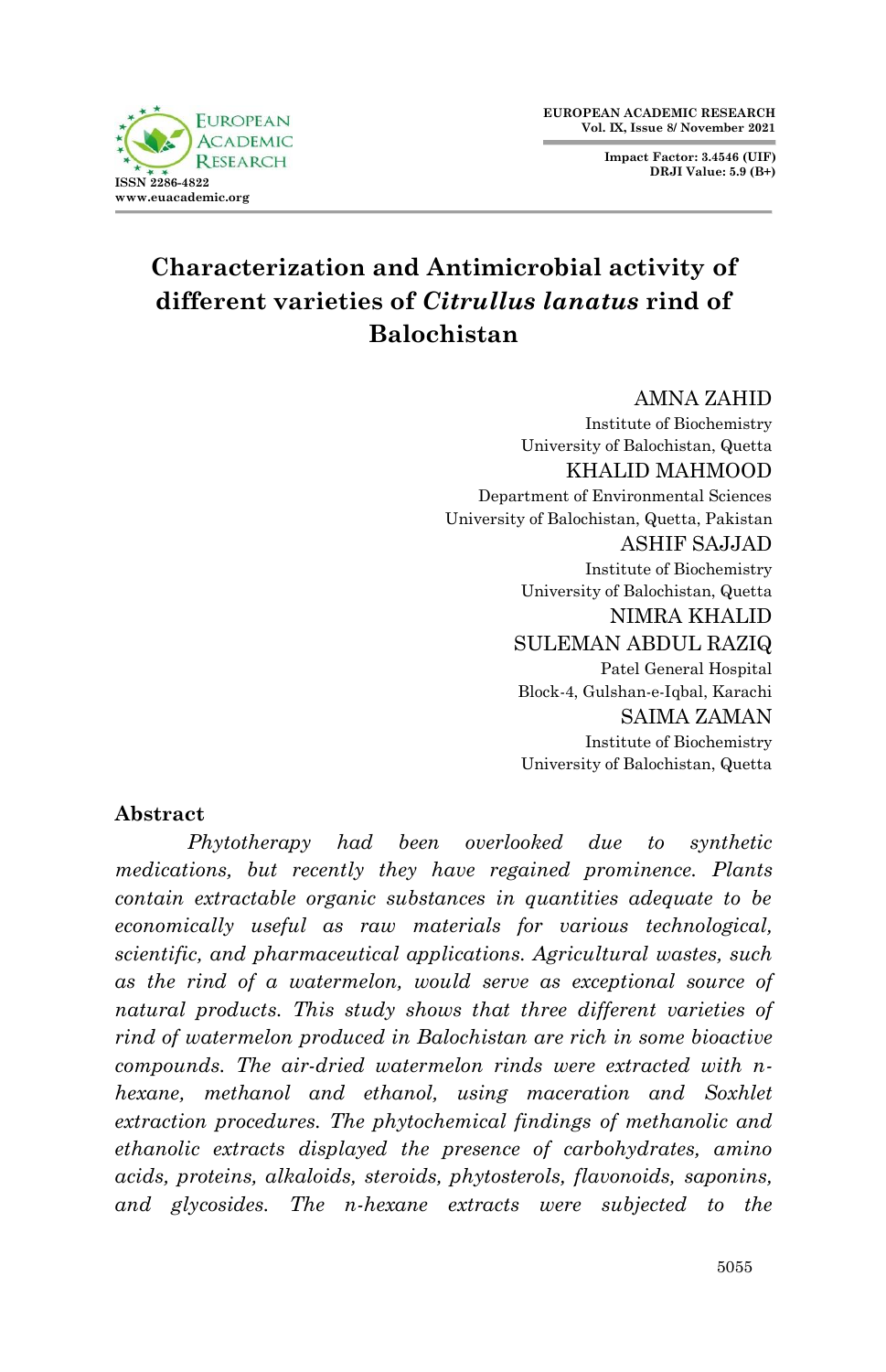*antibacterial assay via disk diffusion test on gram positive and gram negative bacteria that is Staphylococcus Aureus and Escherichia coli. The study confirmed that Citrullus lanatus rind exhibits antibacterial activity against Staphylococcus Aureus and E.coli. The Summer flavor 840 watermelon rind showed the highest antibacterial activity with zone of inhibition (ZOI) 5mm against E.coli and 10mm against Staphylococcus Aureus whereas Charleston Gray variety produced ZOI 5mm against E.coli however no activity has been displayed against Staphylococcus Aureus while on the contrary Crimson Sweet watermelon rind induced no activity against E.coli whereby ZOI of 5mm was formed against Staphylococcus Aureus.*

**Keywords:** Phytotherapy, Agricultural waste, Citrullus lanatus, Rind, Phytochemicals, Qualitative screening, Antibacterial activity.

### **INTRODUCTION**

As the world's population grows, so does the demand for production of food, resulting in an increase of waste generation. Consumption and processing of vegetables and fruits produce 25–30% solid waste from their inedible parts. Huge production and mismanaged handling of waste have led to massive deposition, posing severe environmental hazards, including soil contamination, smoke and the release of greenhouse gases, when these residues are decomposed, dumped or burnt (Kearney 2010).

 To prevent harmful effects of solid waste on the environment, these agricultural waste products should be utilized for their pharmacological activities. The concentrations of phytochemicals in agro-waste are considerably higher than their respective edible tissues, indicating these wastes to be a major source of bio-active compounds of supreme importance in pharmaceutical industry (Firn 2010).

 Presence of Phytochemicals in plants imparts protective and disease preventive characteristics. Apart from protection, they provide the plant with aroma, colour, and flavour. Fruits and herbs have many phytochemicals, each works differently (Kumar et al. 2009). These biologically significant components exhibit anti-inflammatory,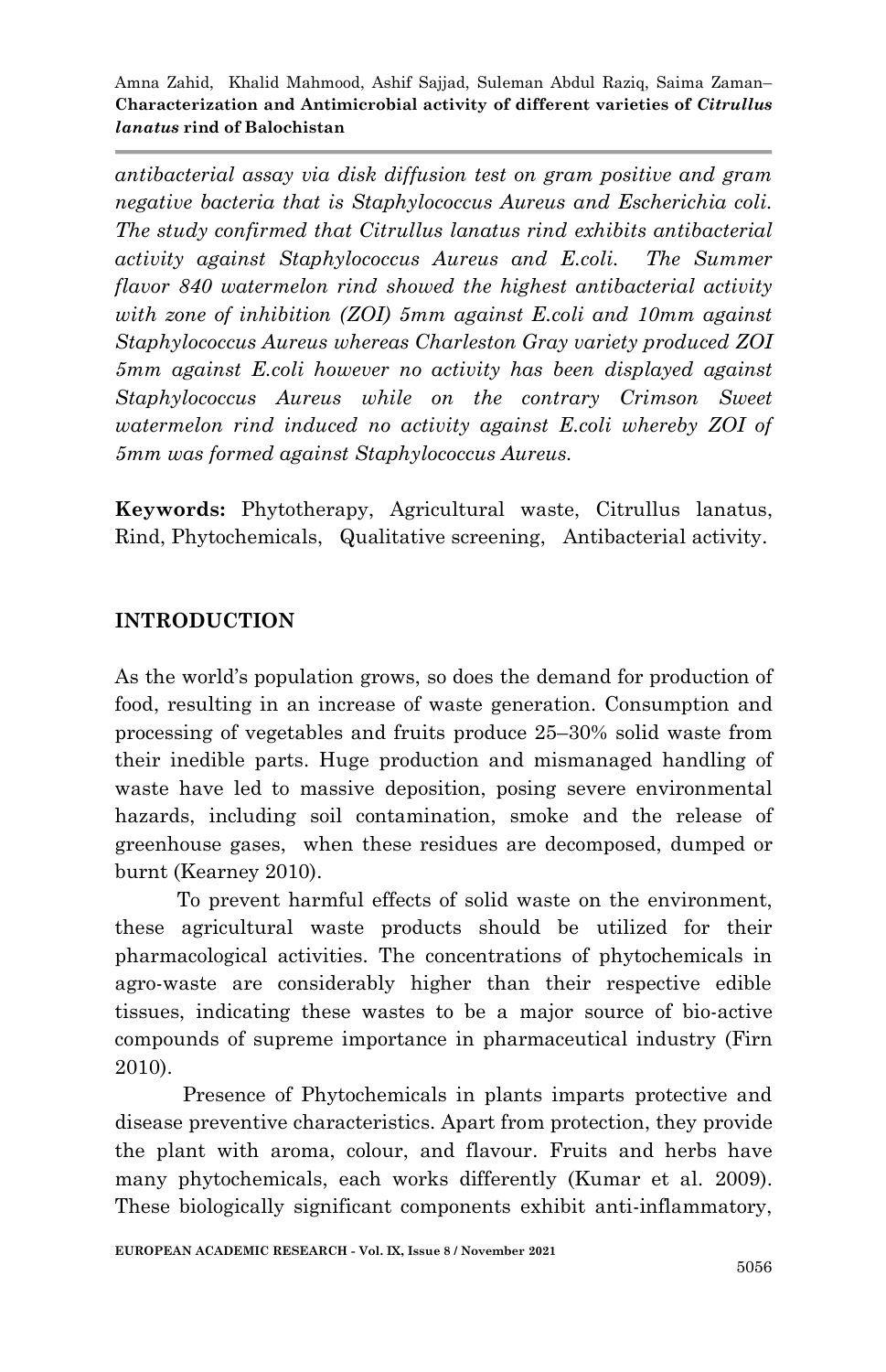antioxidative, anti-cancer, immune system stimulation and antimicrobial effects. Moreover, they also reduce the prevalence of cardiac diseases, oxidative stress and diabetes (Wadhwa et al. 2015).

 The drug resistance is dangerously rising worldwide leading to high mortality and prolong illness. (Boucher et al. 2009). Increasing antimicrobial resistance is threatening our abilities, making it difficult and sometimes impossible to cure common infectious diseases. The current situation demands the evolution of new drugs. The presence of different secondary metabolites in plant originated drugs make them an alternative for the treating the microbial infections (Iwu et al. 1999).

 Watermelon (*Citrullus lanatus*) is the prominent member of the Cucurbitaceae family (Dane and Lu 2007). This family ranks among the highest of plant families, as most of its species serve as plantbased foods. Cucurbits are grown in temperate regions. The other plants of this family include pumpkins, some gourds, squash, cucumber, and melons. Watermelon is a thirst-quenching popular summer fruit originated from Africa. It contains 92% water along with plenty of minerals, vitamins, and other compounds. About 50 different varieties of watermelon have been cultivated, varying in the bioactive compounds.

An average watermelon yields about 55.3% fruit, 10.4% seeds and 31.5% rind. Although seeds and rind contain a lot of nutrients, still they are considered as waste and are usually discarded generating a huge amount of waste (Oberoi and Sogi 2017). Previously there have been a lot of studies on watermelon fruits, mostly on the juice, pulp or seed, however exploration of rind and peel is still insufficient. Therefore, the present studies focuses on the agro-waste, the watermelon rind, to identify various secondary metabolites present in them, and its potential to serve as a novel antibiotic. The aim of this study is to convert a waste to wonder.

# **MATERIAL AND METHODS**

# **Collection of Plant Material**

Three different varieties of watermelon were purchased in July from the local vendors of Quetta, Balochistan. The selected varieties were identified as Charleston Gray, Crimson Sweet and Summer Flavor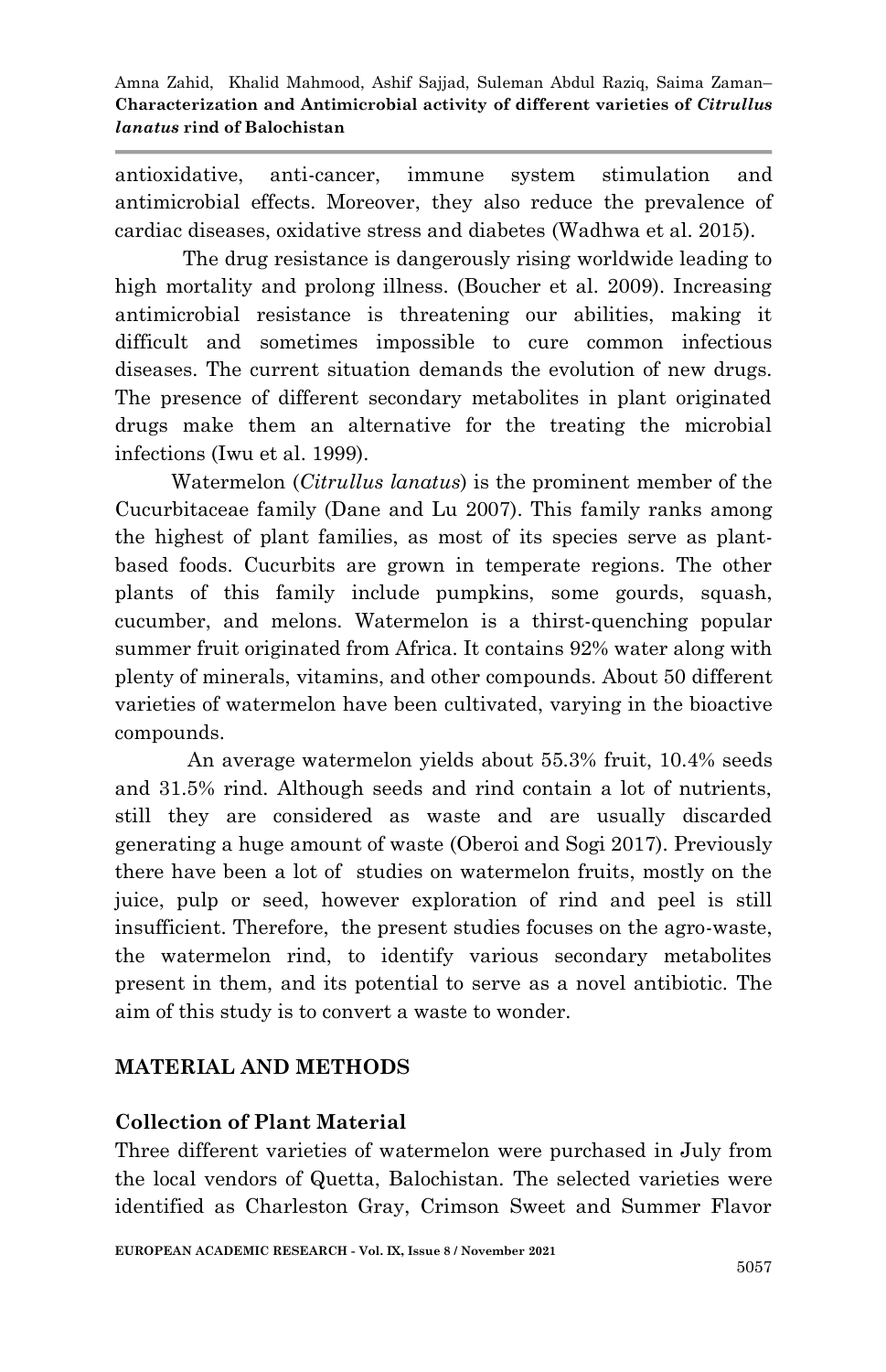840 in the Department of Botany, University of Balochistan. The flesh and peel were removed, and fresh white rind was collected. The rinds were chopped into small pieces and were kept in the covered environment for 10 days.



**Figure 1: Different varieties of Watermelon cultivated in Balochistan**

## **Sample extraction**

The dried rinds were converted to a fine powder with automatic grinder and accurately weighed using a digital balance. All three samples were separately stored in plastic seal bags, before further analysis. Extraction was done by two methods, through Soxhlet extraction and maceration. In Soxhlet extraction 30 g of each rind sample was extracted with n-hexane. The extraction took 6 hours each time. Extraction through maceration was done with alcoholic solvents methanol and ethanol, 50 g dry sample of each variety was macerated in 100 ml solvent for three days at room temperature and was shaken daily. The procedure was repeated thrice. The extracts were filtered and the filtrate was concentrated using rotary evaporator at 60℃ to obtain the crude extract. These extracts were stored in dark bottles.

# **Qualitative screening of Phytochemicals**

### **a) Detection of Carbohydrates**

The presence of carbohydrates in pure methanol and ethanol extracts of the three varieties of *Citrullus lanatus* rind were determined by Molisch's test, Fehling's test and Benedict's test (De Silva et al. 2017).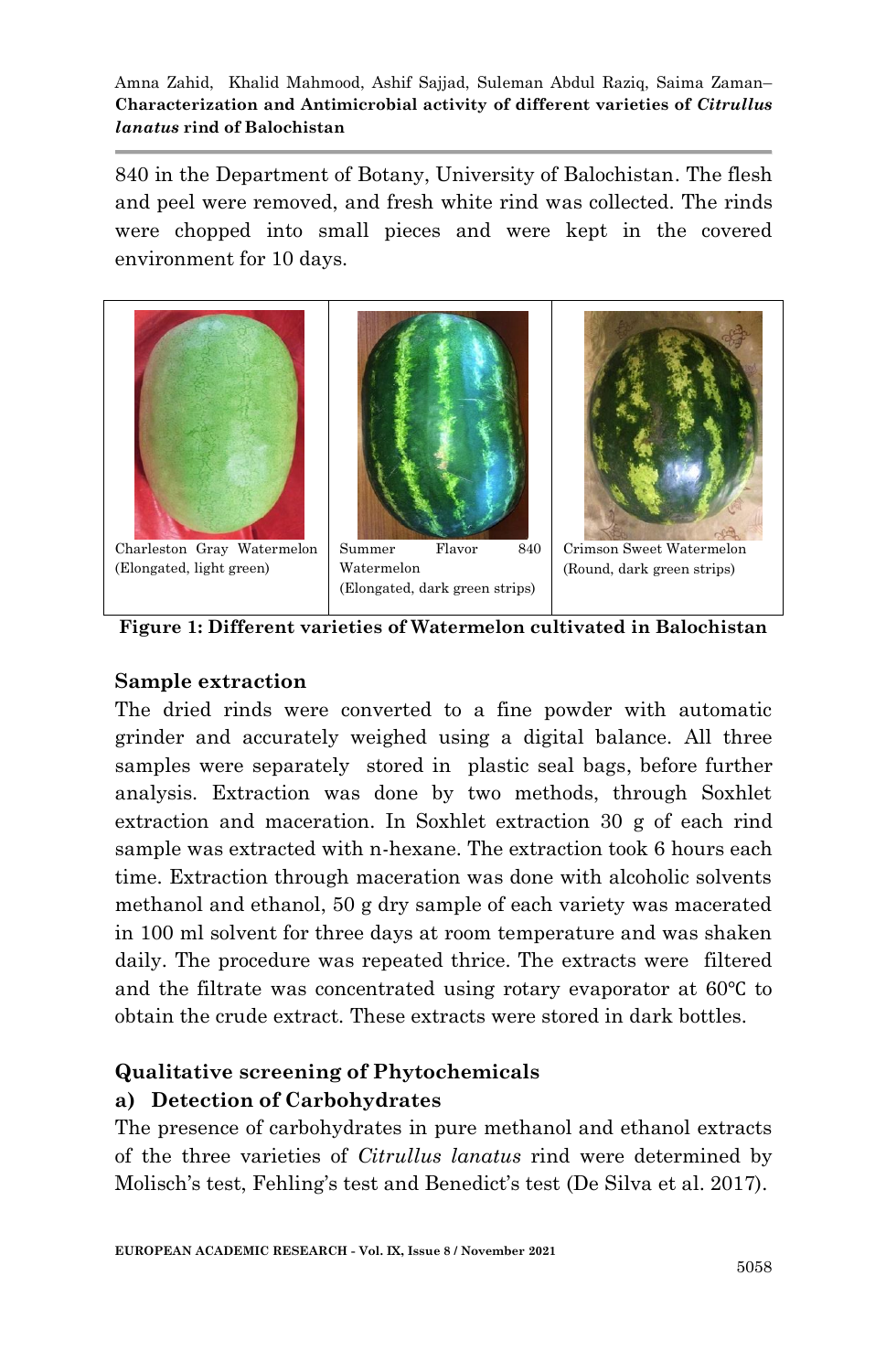# **b) Detection of Protein and Amino acids**

Ninhydrin test for amino acid (Yadav and Agarwala 2011), and Biuret and Xanthoproteic tests for protein detection were performed as stated by (De Silva et al. 2017).

# **c) Detection of Alkaloids**

The standard procedures of Mayer's test, Wagner's test, Dragendorff's test and Hager's tests were followed to confirm the presence of alkaloids (De Silva et al. 2017).

# **d) Detection of Flavonoids**

To analyse the existence of flavonoids alkaline reagent test and lead acetate test were performed (De Silva et al. 2017).

# **e) Detection of Saponins**

The presence of saponins in the extracts were determined as stated by (Delta 2011).

# **f) Detection of Tannins**

Ferric chloride test was performed to monitor presence of Tannins (Shaikh and Patil 2020).

## **g) Detection of Steroids**

The determination of steroids in the extracts was carried out as per standard procedures (Roghini and Vijayalakshmi 2018).

# **h) Detection of Glycosides**

Salkowski's test, Keller-Killani test and Liebermann's test were performed to evaluate the presence of glycosides (Gul et al. 2017).

# **i) Detection of Phytosterol**

To evaluate the presence of phytosterols in the extracts Liebermann-Burchard test and Salkowski's test were performed (De Silva et al. 2017).

# **Antibacterial Assay**

# **Agar disk diffusion method**

The extracts of watermelon rind obtained from the Soxhlet extractions were tested for their antibacterial activity against the clinical isolates: Escherichia coli (E.coli) and Staphylococcus Aureus. Antibacterial test was carried out by applying the Kirby-Bauer disk diffusion method with few modifications. 38 g of Mueller Hinton Agar (MHA) was dissolved in 1000 ml distilled water to prepare bacterial culture plates. The mixture was autoclaved at 121°C for 15 minutes. Media was allowed to cool and was poured in the petri plates. With a sterile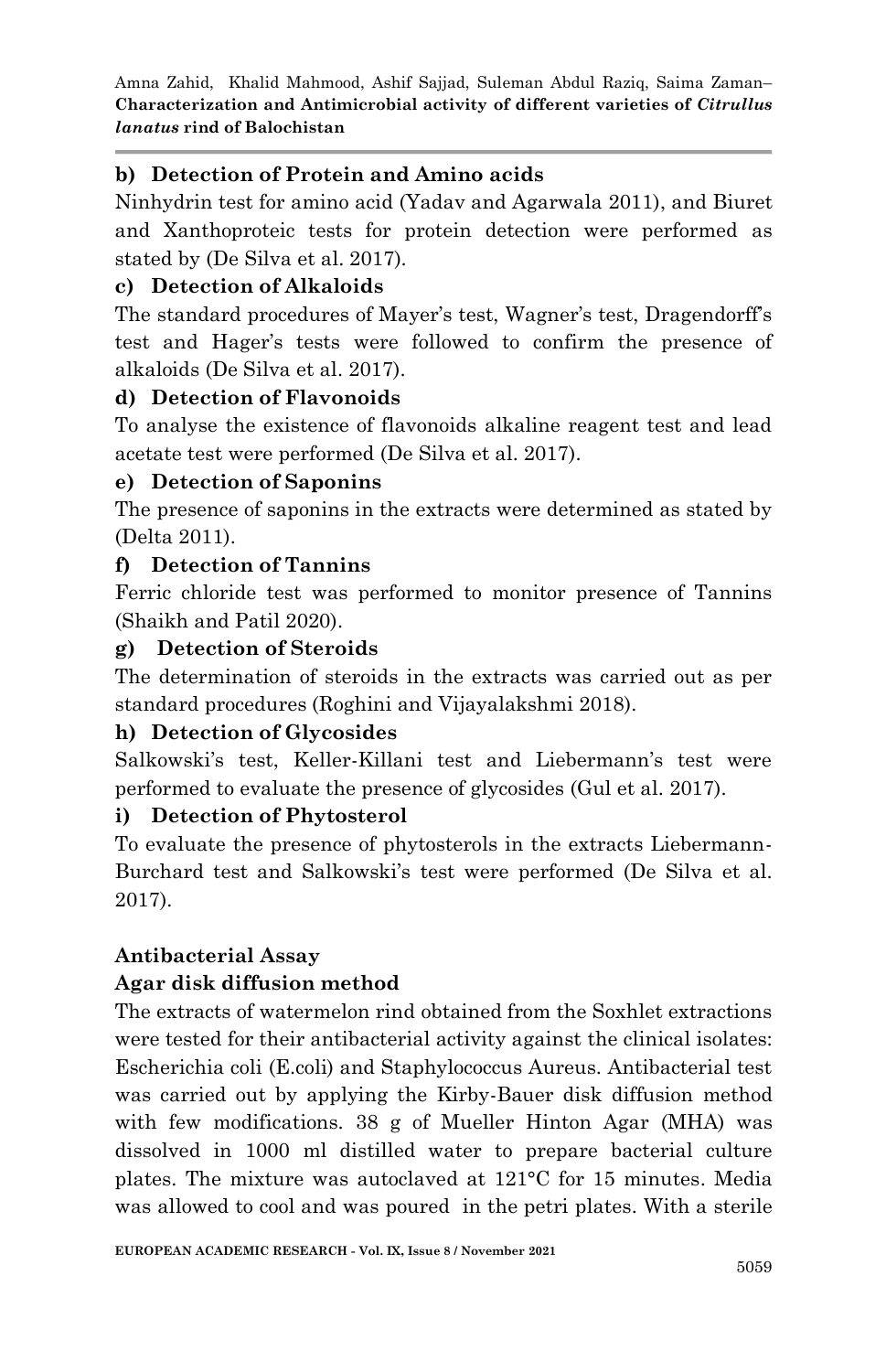swab sub-cultured bacterial strains were transferred into petri plates and were allowed to sit at room temperature. 6mm round filter paper discs were loaded with 100 µL watermelon rind extracts. These discs were placed on the agar plate along with positive and negative controls. For both the tests, Ciprofloxacin was used as positive control whereas NaCl was used as negative control. Each plate was appropriately labelled for the organism to be tested. Plates were incubated for 24 hours at 37℃. Antibacterial activity was measured in diameter of the zone produced around the discs.

# **RESULT AND DISCUSSION**

## **Phytochemical screening**

The qualitative screening of pure methanolic and ethanolic extracts of *Citrullus lanatus* rind is displayed in Table 1. The study showed that several phytochemical that includes carbohydrates, proteins, alkaloids, flavonoids, steroids, saponins, phytosterols and glycosides were present in all the varieties. However, tannins were not present in any sample.

# **Carbohydrates**

Carbohydrates in the methanolic and ethanolic extracts were determined by applying Molisch's, Fehling's, and Benedict's test. With the formation of a violet ring on adding sulphuric acid in the Molisch's test, the presence of carbohydrates was confirmed. Whereas in Fehling's and Benedict's test the formation of brick red and red precipitates confirmed presence of carbohydrates. These results are in accordance with the result based on the findings of Al-Sayed and Ahmed 2013.

# **Proteins and Amino acids**

The presence of proteins and amino acids were analysed by applying Xanthoproteic, Biuret, and Ninhydrin tests. The formation of a violetcoloured product in Biuret test and yellow product in Xanthoproteic test confirmed the presence of protein while in Ninhydrin test appearance of purple colour indicated the presence of amino acids (Table 1). These results are consistent with the previous findings based on the study of Al-Sayed and Ahmed 2013.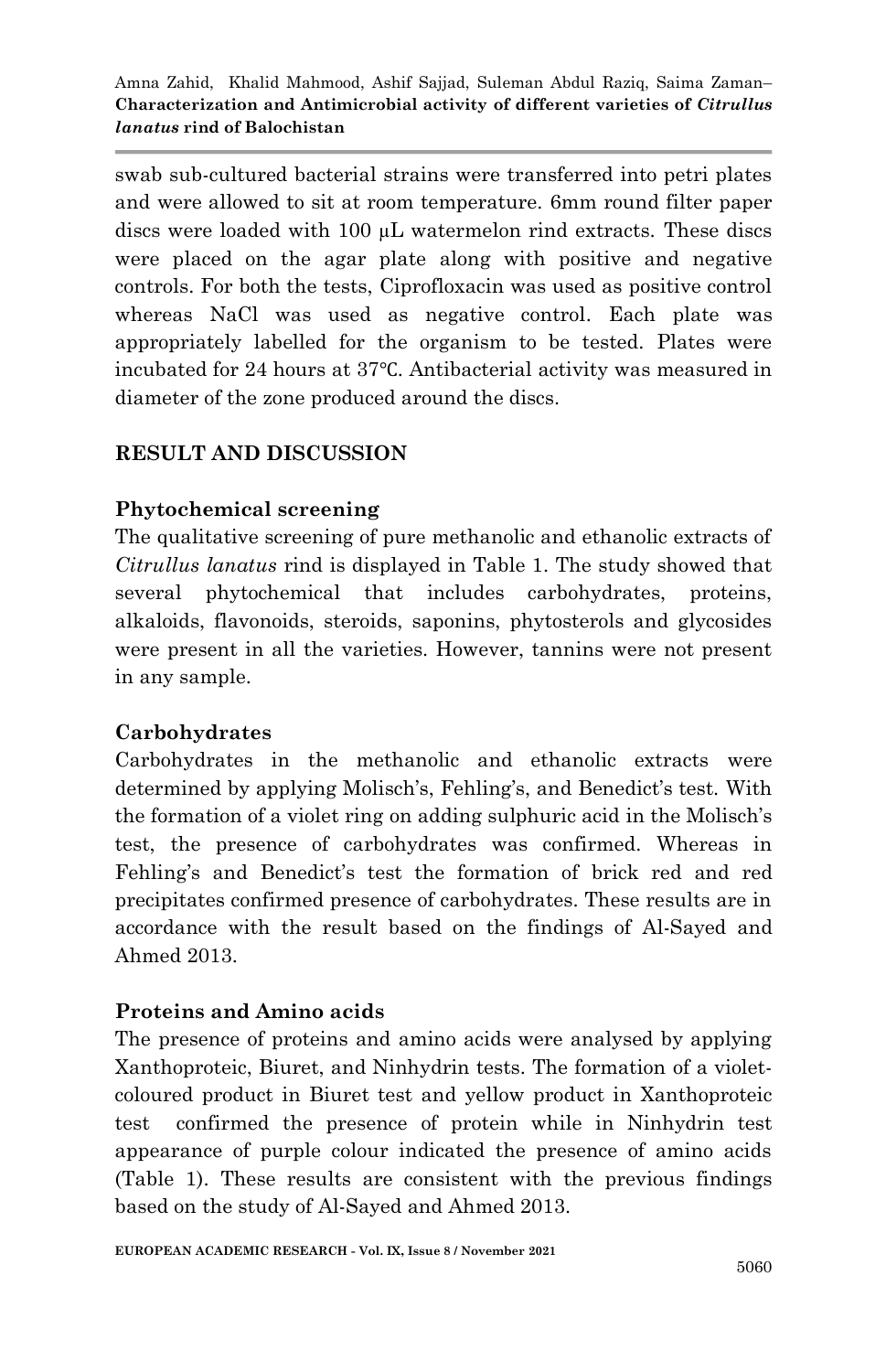# **Alkaloids**

Mayer's, Hager's, Wagner's and Dragendorff's tests were performed to confirm the presence of Alkaloids. In Mayer's test creamy precipitates appeared, while reddish-brown precipitates in Wagner's and Dragendorff's tests indicate the presence of alkaloids. In Hager's test yellow precipitates confirmed the presence of alkaloids (Table 1). The results are consistent with the results of Harith et al. 2018.

# **Flavonoids**

Flavonoids content was monitored by alkaline-reagent test and lead acetate test. The intense yellow colour turned colourless in alkalinereagent test detecting the presence of flavonoids in the samples. Whereas lead acetate test showed yellow precipitation confirmed the presence of flavonoids (Table 1). These results are in accordance with the results of Osinubi et al. 2020.

# **Saponins**

The formation of a stable foam revealed that saponins are present in the methanolic and ethanolic extracts (Table 1), which is consistent with previous study of (Oluyori et al. 2017).

### **Tannins**

The results of ferric chloride test for tannins detection evaluated that tannins are absent as there was no change colour in methanolic and ethanolic extract, results are consistent with the previous study of Harith et al. 2018.

# **Steroids**

Steroid identification test of methanolic and ethanolic extracts showed the appearance of red or green-yellow color ring confirming the presence of steroids, which is consistent with previous study of Osinubi et al. 2020.

# **Glycosides**

The presence of glycosides was determined by performing Keller-Killani, Salkowski's and Liebermann's test. Appearance of brown ring on addition of sulphuric acid in Keller-Killani test, reddish brown ring in Salkowski's test and green colour of extracts in Liebermann's test indicates the presence of glycoside. The results were in accordance with the results of Harith et al. 2018).

### **Phytosterols**

The phytosterols content was monitored by following the Liebermann-Burchard and Salkowski tests. The appearance of green colour in the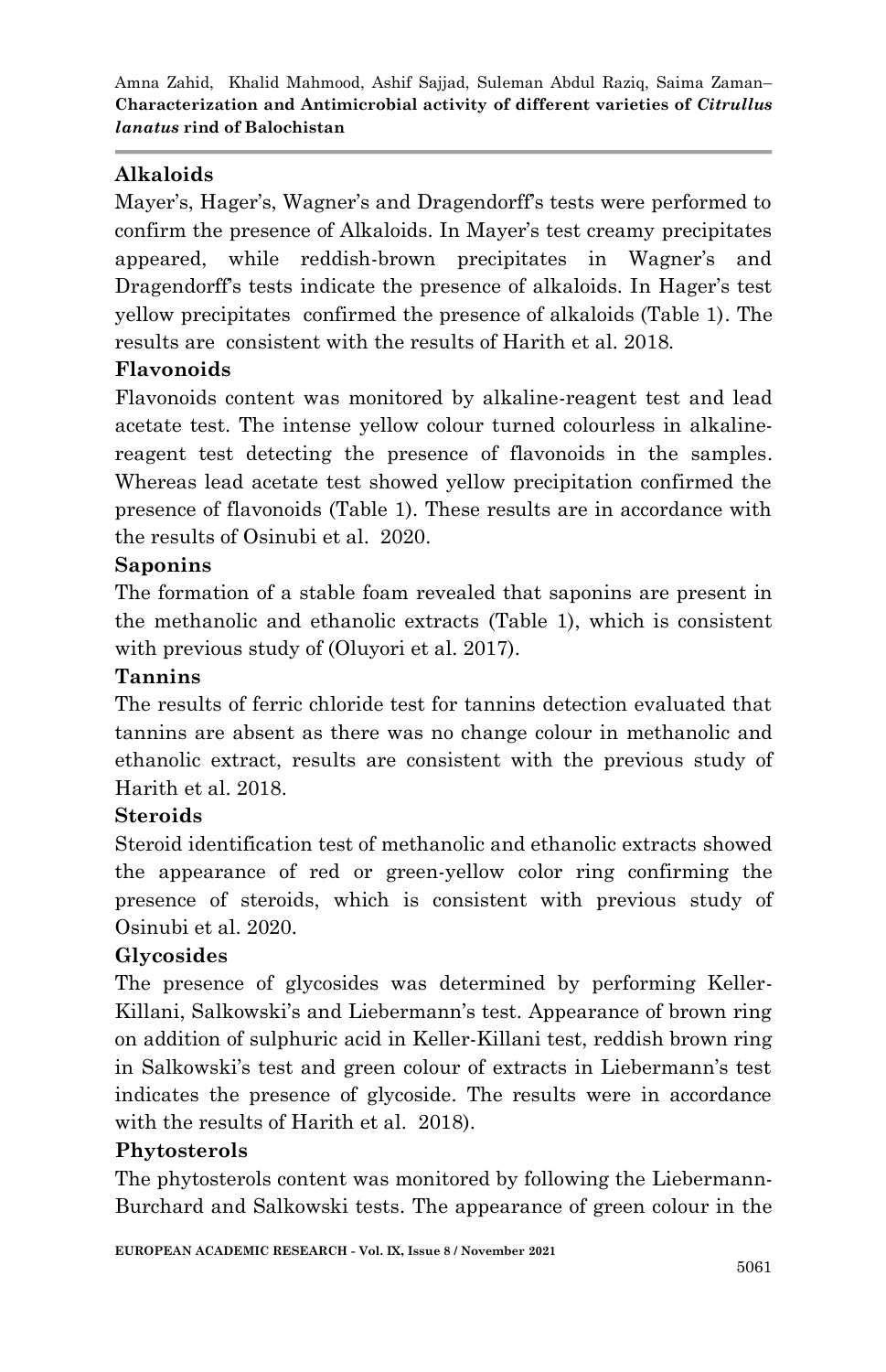Liebermann-Burchard's test and brown ring in Salkowski's test confirms the presence of Phytosterols (Table 1). There was no previous findings of phytosterols in watermelon rind.

|         |                       |                        | Inference  |           |           |           |           |           |  |
|---------|-----------------------|------------------------|------------|-----------|-----------|-----------|-----------|-----------|--|
|         | Phytochemical         |                        | Methanolic |           | Ethanolic |           |           |           |  |
| Sr. No. | Constituents          | <b>Observations</b>    | extracts   |           |           | extracts  |           |           |  |
|         |                       |                        |            | M1 M2 M3  |           |           | $E1$ E2   | E3        |  |
| 1.      | Carbohydrates         |                        |            |           |           |           |           |           |  |
|         | Molisch's test        | Violet ring            | $\ddot{}$  | $\ddot{}$ | $\ddot{}$ | $\ddot{}$ | $+$       | $\ddot{}$ |  |
|         | Fehling's test        | Brick red ppt          | $+$        | $\ddot{}$ | $+$       | $\ddot{}$ | $+$       | $+$       |  |
|         | Benedict's test       | Reddish-               | $+$        | $+$       | $+$       | $+$       | $\ddot{}$ | $+$       |  |
|         |                       | brown ppt              |            |           |           |           |           |           |  |
| 2.      | Protein & Amino acids |                        |            |           |           |           |           |           |  |
|         | Ninhydrin test        | Purple colour          | $+$        | $+$       | $\ddot{}$ | $\ddot{}$ | $\ddot{}$ | $\ddot{}$ |  |
|         | Biuret test           | Violet colour          | $\ddot{+}$ | $\ddot{}$ | $+$       | $+$       | $+$       | $\ddot{}$ |  |
|         | Xanthoproteic<br>test | Yellow colour          | $+$        | $+$       | $+$       | $\ddot{}$ | $\ddot{}$ | $^{+}$    |  |
| 3.      | Alkaloids             |                        |            |           |           |           |           |           |  |
|         | Mayer's test          | Creamy colour          | +          | +         | $\ddot{}$ | +         | $\ddot{}$ | $\ddot{}$ |  |
|         | Wagner's test         | Reddish                | $\ddot{}$  | $\ddot{}$ | $+$       | $\ddot{}$ | $\ddot{}$ | $+$       |  |
|         |                       | brown ppt              |            |           |           |           |           |           |  |
|         | Hager's test          | Yellow ppt             | $\ddot{}$  | $\ddot{}$ | $\ddot{}$ | $\ddot{}$ | $\ddot{}$ | $+$       |  |
|         | Dragendorff's test    | Red colour ppt         | $\ddot{}$  | $\ddot{}$ | $\ddot{}$ |           |           |           |  |
| 4.      |                       | Flavonoids             |            |           |           |           |           |           |  |
|         | Alkaline reagent test | colorless              | $\ddot{}$  | $\ddot{}$ | $\ddot{}$ | $\ddot{}$ | $\ddot{}$ | $+$       |  |
|         | Lead-Acetate test     | Yellow ppts            | $+$        | $^{+}$    | $\ddot{}$ | $\ddot{}$ | $\ddot{}$ | $\ddot{}$ |  |
| 5.      |                       | <b>Saponins</b>        |            |           |           |           |           |           |  |
|         | Foam test             | Persistence            | $\ddot{}$  | $\ddot{}$ | $\ddot{}$ | $\ddot{}$ | $\ddot{}$ | $\ddot{}$ |  |
|         |                       | foam                   |            |           |           |           |           |           |  |
| 6.      | <b>Tannins</b>        |                        |            |           |           |           |           |           |  |
|         | Ferric-chloride test  | No black, blue         |            |           |           |           |           |           |  |
|         |                       | green<br><sub>or</sub> |            |           |           |           |           |           |  |
|         |                       | colour                 |            |           |           |           |           |           |  |
| 7.      | <b>Steroids</b>       | Yellow-green           | $+$        | $\ddot{}$ | $\ddot{}$ | $+$       | ÷         | $\ddot{}$ |  |
|         |                       | ring                   |            |           |           |           |           |           |  |
| 8.      | Glycosides            |                        |            |           |           |           |           |           |  |
|         | Salkowski's test      | Reddish-               | $+$        | $\ddot{}$ | $\ddot{}$ | $\ddot{}$ | $\ddot{}$ | $+$       |  |
|         |                       | brown ring             |            |           |           |           |           |           |  |
|         | Keller-Killani test   | Brown ring             | $+$        | $\ddot{}$ | $+$       | $\ddot{}$ | $\ddot{}$ | $\ddot{}$ |  |
|         | Liebermann's test     | Green colour           | $+$        | $+$       | $\ddot{}$ | $\ddot{}$ | $\ddot{}$ | $\ddot{}$ |  |
| 9.      |                       | Phytosterols           |            |           |           |           |           |           |  |
|         | Liebermann-Burchard's | Green colour           | $\ddot{}$  | $\ddot{}$ | $\ddot{}$ | $\ddot{}$ | $\ddot{}$ | $\ddot{}$ |  |
|         | test                  |                        |            |           |           |           |           |           |  |
|         | Salkowski's test      | Brown ring             | $+$        | $+$       | $\ddot{}$ | $+$       | $+$       | $\ddot{}$ |  |

# **Table 1: Qualitative phytochemical screening of Citrullus lanatus rind Antibacterial Activity**

The antibacterial activity of n-hexane fractions of different varieties of watermelon rind against gram-positive (Staphylococcus Aureus) and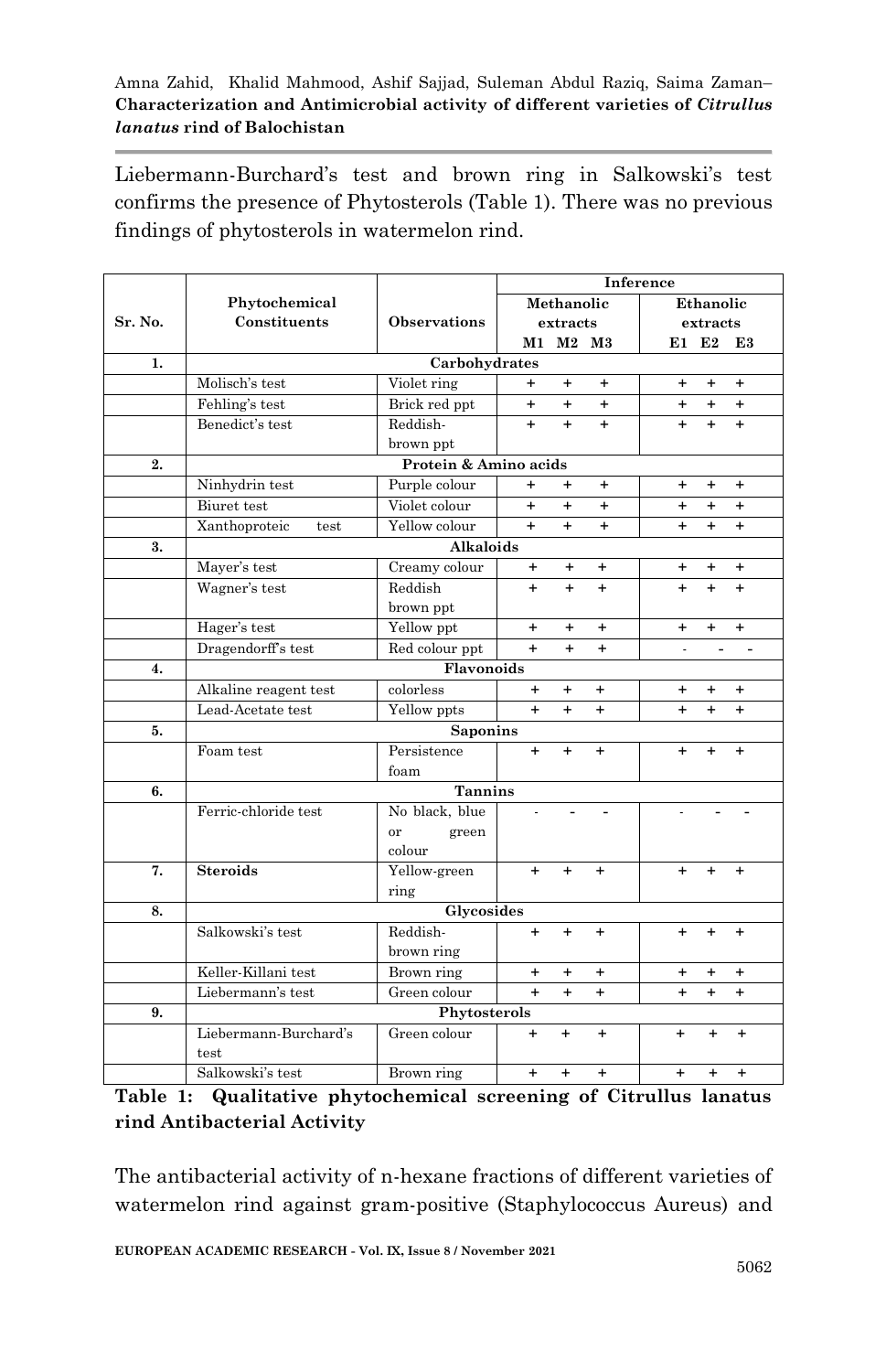gram-negative (Escherichia coli) bacterial strains that are presented in Table 2.

| <b>Bacteria</b> | Pathogenic strains | Diameter of inhibition zones (mm) |                 |                      |  |  |  |
|-----------------|--------------------|-----------------------------------|-----------------|----------------------|--|--|--|
| Type            |                    | Charleston                        | Crimson         | <b>Summer Flavor</b> |  |  |  |
|                 |                    | gray                              | Sweet           | 840                  |  |  |  |
| Gram            | Staphylococcus     | 0 <sub>mm</sub>                   | 5mm             | 10mm                 |  |  |  |
| positive        | aureus             |                                   |                 |                      |  |  |  |
| Gram            | Escherichia        | 5mm                               | 0 <sub>mm</sub> | 5mm                  |  |  |  |
| negative        | coli               |                                   |                 |                      |  |  |  |

**Table 2. Antibacterial activity of n-hexane extracts**

Charleston Gray and Summer Flavor 840 watermelon rind exhibited high antibacterial activity against E.coli with inhibitory zone of 5mm, whereas Crimson Sweet variety showed no activity against the strain. In case of Staphylococcus Aureus, Charleston Gray variety displayed no activity. However, Crimson Sweet variety formed the zone of inhibition of 5mm and Summer Flavor 840 displayed maximum inhibition of 10mm, as shown in table 2. These results were in accordance with work reported by Oluyori et al. 2017. The positive control ciprofloxacin used against both the strains had zone of inhibition of 25mm and against E.coli and 20mm inhibitory zone against Staph aureus. In all experiments the negative control NaCl formed no inhibition zone. Hence, it is concluded from this study that *Citrullus lanatus* have significant antibacterial activity against both Gram positive, Staph aureus, and Gram negative, E.coli bacteria. However, among the three varieties, rind of Summer Flavor 840 watermelon could probably serve as the best antibacterial drug.

Over the past few years, researchers have shown a great interest in creating new antimicrobial drugs to overcome microbial resistance. As the plants produces phytochemicals like flavonoids, alkaloids, tannins, and terpenoids, they are effective against a wide range of microorganism. For this reason plant species have been studied extensively for their antibacterial properties.

Investigations on peels have indicated the existence of essential elements that can be exploited in pharmacological or medicinal applications. Several studies proved that other different parts of watermelon exhibits antibacterial activity. Braide et al. 2012 reported the antibacterial properties of watermelon seeds against different bacteria. Manzoor et al. 2013 analysed that different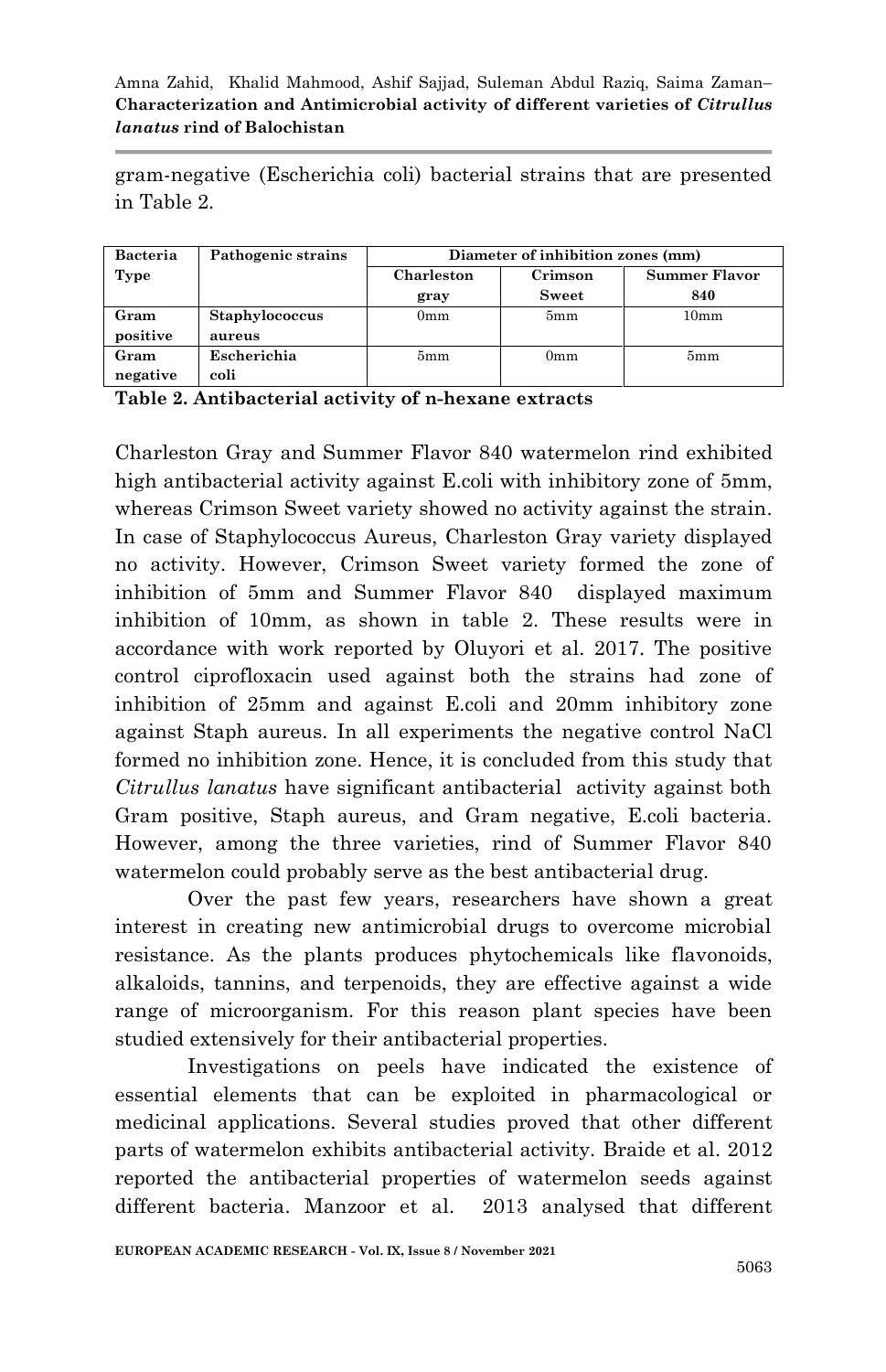concentrations of watermelon juice produces different inhibition zones against Escherichia coli.



**Figure 1: Antibacterial activity against E.coli and Staph aureus**

# **CONCLUSION:**

Watermelon (*Citrullus lanatus*) is the top crop across the world, with 6.8% of the world's area dedicated to its production. Because of its thirst-quenching characteristics, it is very popular during hot weather. Watermelon is an extensively produced in Balochistan, having share of 21% in the total production of watermelon in Pakistan. The present study shows that methanolic and ethanolic extracts rind of different varieties (Charleston Gray, Crimson Sweet and Summer Flavor 840) of *Citrullus lanatus* produced in Balochistan contain various phytochemical compounds like carbohydrates, proteins, alkaloids, flavonoids, glycosides, phytosterols, steroids, and saponins. These phytochemicals give plants pharmacological and physiological qualities that can be used to treat a variety of illnesses and could be considered a promising source of therapeutics.

This study reveals that the presence of these secondary metabolites contributes to the antibacterial activity of watermelon rind against common bacteria, Staph aureus and E.coli. Staphylococcus aureus causes fatal infections of lungs, urinary tracts, skin, and soft tissues. E. coli can cause intestinal infection and other diseases. The antibacterial agents present in *Citrullus lanatus* rind can be used to treat such diseases. For all we know, we report the first study on the characterization and antimicrobial properties of rind extracts of different varieties of *Citrullus lanatus* of Balochistan.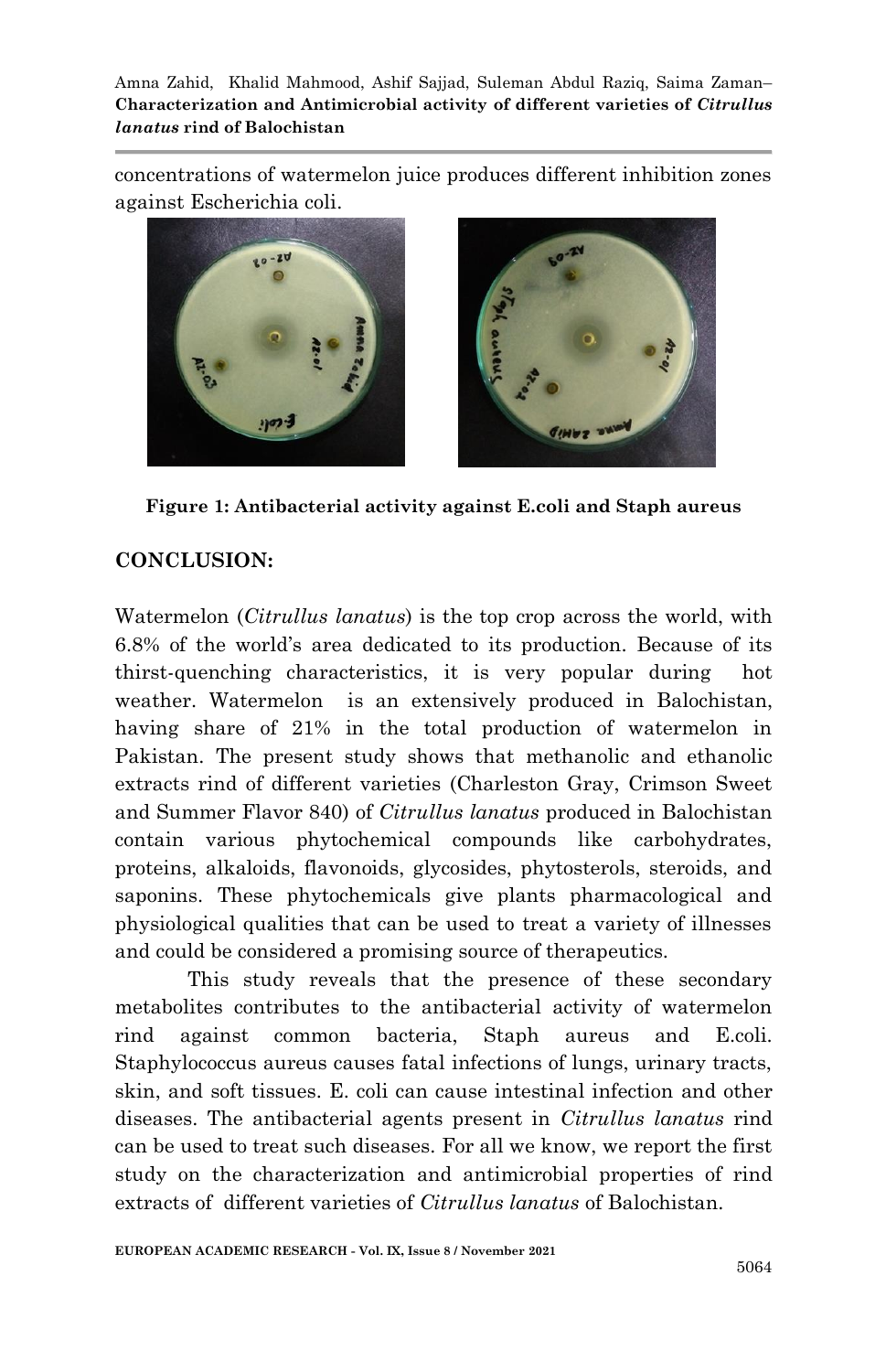## **FUTURE RECOMMENDATIONS**

This research project had shown that the watermelon *(Citrullus lanatus)* rind possesses diverse bioactivities, and hence it can provide preferable advantages in therapies. However, in-depth research and additional measures are hereby recommended in other areas that left to be investigated.

#### **ACKNOWLEDGEMENT**

We express our sincere gratitude to the entire faculty members of Institute of Biochemistry, University of Balochistan for supporting this research.

## **REFERENCES:**

- 1. Al-Sayed, Hanan MA, and Abdelrahman R. Ahmed. "Utilization of watermelon rinds and sharlyn melon peels as a natural source of dietary fiber and antioxidants in cake." *Annals of Agricultural Sciences* 58, no. 1 (2013): 83- 95.
- 2. Boucher, Helen W., George H. Talbot, John S. Bradley, John E. Edwards, David Gilbert, Louis B. Rice, Michael Scheld, Brad Spellberg, and John Bartlett. "Bad bugs, no drugs: no ESKAPE! An update from the Infectious Diseases Society of America." *Clinical infectious diseases* 48, no. 1 (2009): 1- 12.
- 3. Braide, W., I. J. Odiong, and S. U. Oranusi. "Phytochemical and Antibacterial properties of the seed of watermelon (Citrullus lanatus)." *Prime Journal of Microbiology Research (PJMR)* 2, no. 3 (2012): 99-104.
- 4. Dane, Fenny, and Jiarong Liu. "Diversity and origin of cultivated and citron type watermelon (Citrullus lanatus)." *Genetic Resources and Crop Evolution* 54, no. 6 (2007): 1255-1265.
- 5. De Silva, Gusthinnadura Oshadie, Achala Theekshana Abeysundara, and Malamige Minoli Weroshana Aponso. "Extraction methods, qualitative and quantitative techniques for screening of phytochemicals from plants." *American Journal of Essential Oils and Natural Products* 5, no. 2 (2017): 29- 32.
- 6. Delta, Niger. "Comparative Phytochemical Screening of eatropha L. Species in the Niger Delta." *Research Journal of phytochemistry* 5, no. 2 (2011): 107-114.
- 7. Firn, Richard. *Nature's chemicals: the natural products that shaped our world*. Oxford University Press on Demand, 2010.
- 8. Gul, Rahman, Syed Umer Jan, Syed Faridullah, Samiullah Sherani, and Nusrat Jahan. "Preliminary phytochemical screening, quantitative analysis of alkaloids, and antioxidant activity of crude plant extracts from Ephedra intermedia indigenous to Balochistan." *The Scientific World Journal* 2017 (2017).